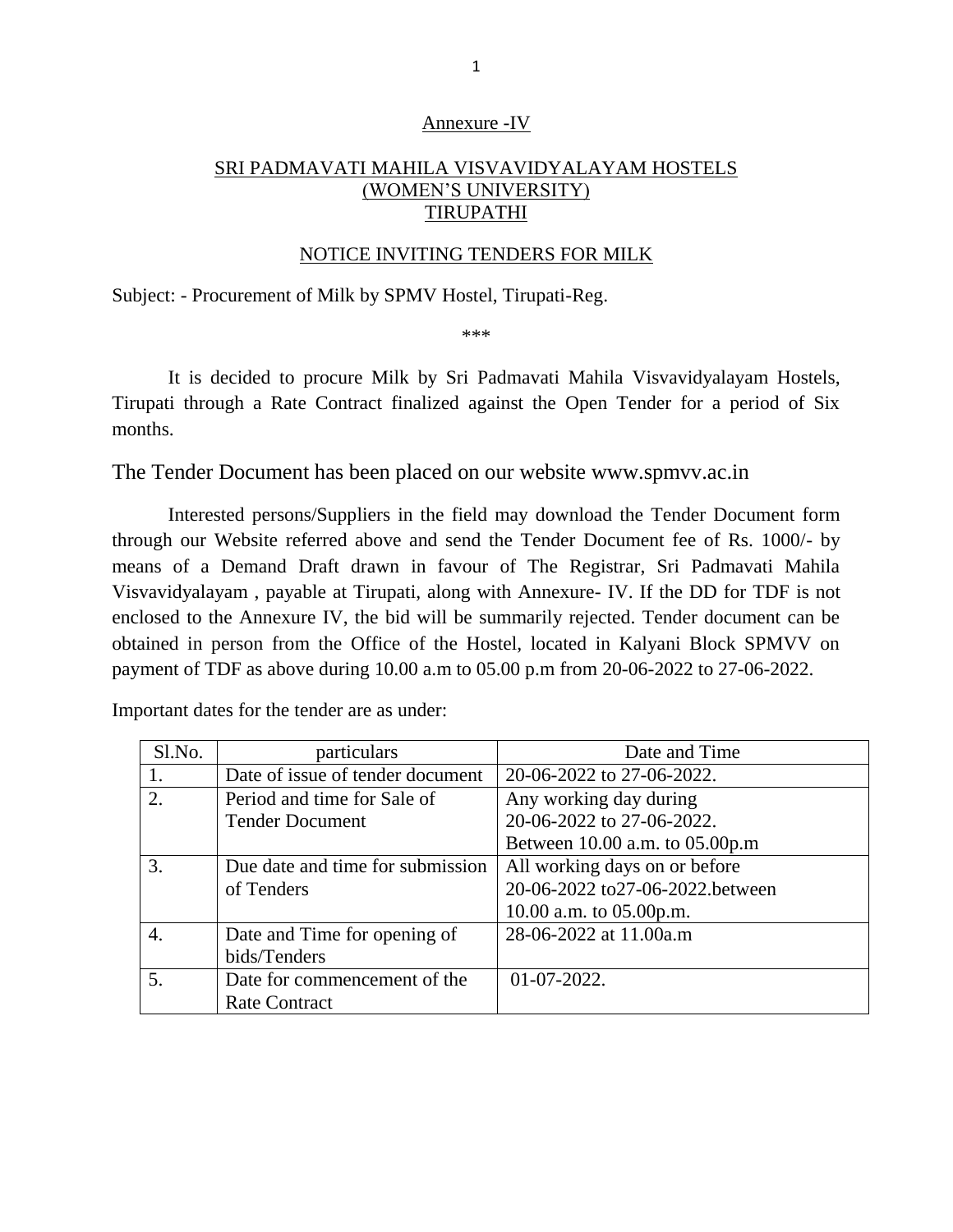## SRI PADMAVATI MAHILA VISVAVIDYALAYAM HOSTELS (WOMEN'S UNIVERSITY) TIRUPATHI

#### R.O.C.No./ SPMVV/Hostel/Milk tenders/2022 Dated: 20-06-2022

 Sub:- Sub: Sri Padmavati Mahila Visvavidyalayam Hostels- Maintenance of Messes-Supply of Milk - Invitation for Tenders-Regarding.

 $*$  \* \* \*

Sir/Madam,

SPMVV has decided to procure Toned Milk on daily basis from the local milk suppliers and the requirement would be to a tune of 720 liters (Approximately) per day (both A, B & C mess).

You are requested to submit your Tender Quoting the price per one liter in the price column of Annexure IV , on the following terms and conditions:-

The sealed Tenders will be opened at 11.00 a.m in the Registrar's Chamber on 28-06-2022 in the presence of the bidders whose tenders are accepted for processing

### TERMS & CONDITIONS

- 1. The price quoted shall be inclusive of all taxes and duties.
- 2. Delivery of milk on daily basis at our messes shall be at your risk and cost.
- 3. In case of damage of milk on any particular day, the same shall be replaced without any loss of time, at free of cost.
- 4. The daily requirement of milk shall be delivered in two installments.
- 5. Daily requirement will be 720 liters (Approx). However, if there is any increase/decrease in the requirement, you will be informed on the previous day.
- 6. The monthly bill shall be submitted by you on the last day of the month and payment will be arranged in the following month by cheque.
- 7. The Rate Contract will be finalized on or before 30-06-2022.
- 8. The Rate Contract will be effective from  $1<sup>st</sup>$ July  $2022$  to  $31<sup>st</sup>$  December, 2022. The price mentioned in the rate contract is firm and fixed and no request for enhancement of rate during the period of contract will be entertained.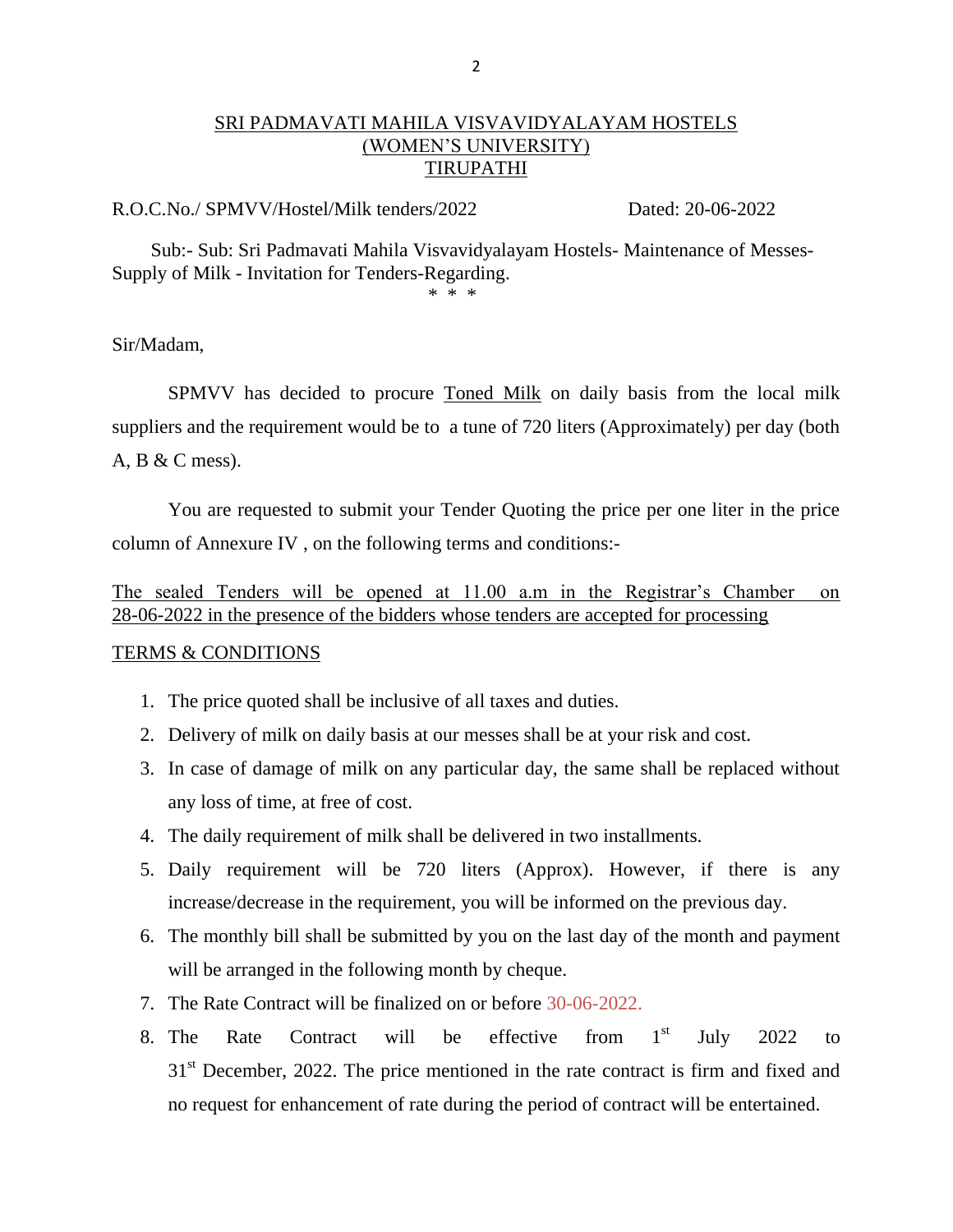- 9. Income-tax @ 2% will be deducted from your bills if the bidder is a firm/company/agency. If the bidder is an individual sole proprietor, the rate of Income-tax deduction will be @1%.
- 10. Risk purchase:- If the Contractor fails to supply the requisite quantity/quality of the Milk, the SPMVV hostel is at liberty to purchase Milk from the local market to meet their requirements and claim the difference in price on higher side from the Contractor/deduct from the bills on hand.
- 11. Vacation:- Whenever there is a vacation to the students on account of Dasara, Sankranthi, summer holidays etc., the requirement will be reduced drastically/NIL. However, you will be informed in advance about the vacation.
- 12. The following brands are only accepted.
	- 1. Arokya
	- 2. Dodla
	- 3. Sreeja
	- 4. Vallabha
	- 5. Agastya
	- 6. Swarnaa
	- 7. Sangam
	- 8. Vyshnavi
	- 9. Tirumala
- 13. Tender document can be downloaded from our website or obtained from the Office of the Hostel located in Kalyani Block SPMVV Hostel, personally on any working day during 10.00 a.m to 05.00 p.m from 20-06-2022 to 27-06-2022, on payment of Rs.1000/- by means of a DD drawn in favour of the Registrar, SPMVV.
- 14. Tenders received after the due date and time will not be considered for processing.
- 15. Unsigned Tenders shall not be considered.
- 16. Registrar/warden has full rights to extend/cancel the contract partially/fully with due justification.
- 17. Photo copies of Pan Card & GSTIN in the name of the shop, are to be enclosed to the Tender, without which the Tender shall not be considered.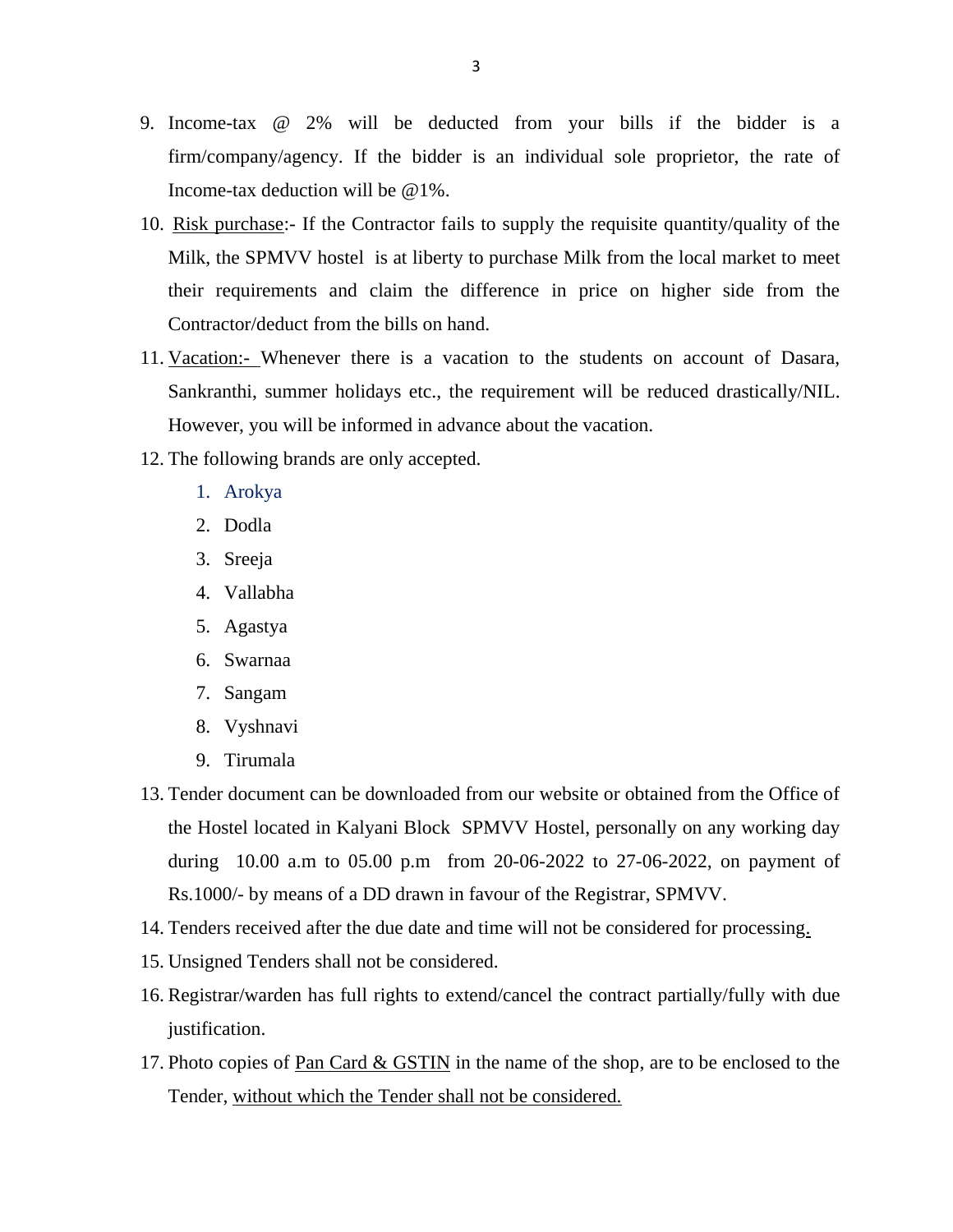- 18.The Contractor should have a registered firm in and around Tirupati.
- 19. The Contract should not be sub-leased to anyone in any manner. Any complaints in this regard results in cancellation of the Contract.
- 20. Losses incurred by the Hostel due to non-supply, part-supply & late supply will be deducted from their monthly bills.
- 21.The bidders are advised to be conversant with the terms and conditions as stated above before accepting the Contract.
- 22. There should be encircled in red ink and initialed by the bidder and corrections without initialsl, results in rejection of bid.
- 23. "Bidder shall fill the price column alone" in the enclosed format as Annexure IV and affix the shop seal with signature and date and put in a cover and sealed. Bids without signature & Seal, will be rejected out rightly. No separate Tender is required.
- 24. The bidder shall clearly super-scribe on the sealed cover as "Tender for Milk against Tender No: SPMVV/Hostels/Milk tender/2022".
- 25. In case of any dispute between SPMVV and the Contractor, the decision of the Registrar/Warden, SPMVV Hostel is final and binding on both the parties.
- 26. Earnest Money Deposit of Rs.79,746/- shall be paid by means of a DD drawn in favour of the Registrar, SPMVV payable at Tirupati. This is a non-interest bearing deposit which will be returned to all the parties on or before 31-07-2022, except successful tenderer on completion of tender period. Tenders received without EMD will be rejected.